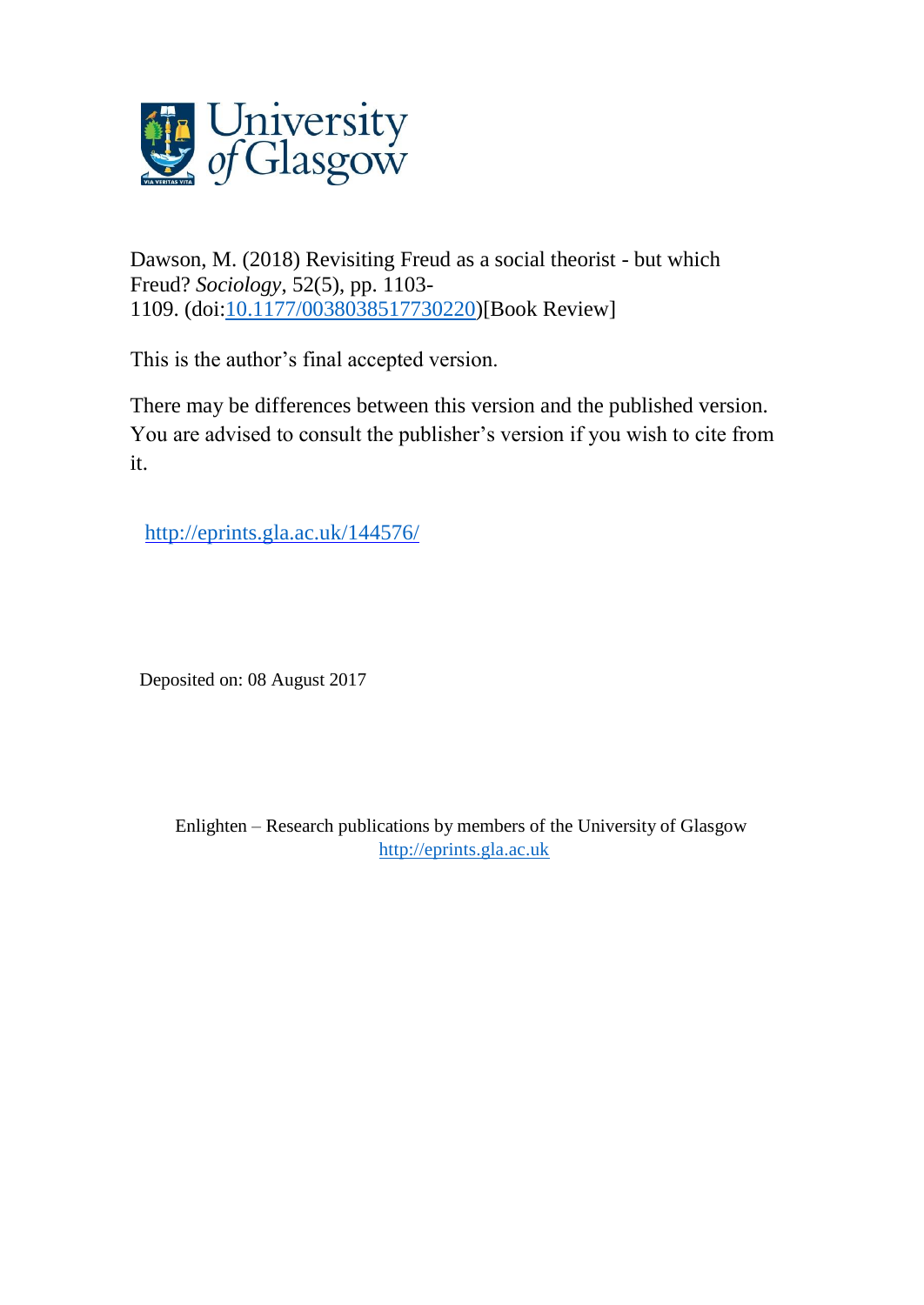### **Revisiting Freud as a Social Theorist – But Which 'Freud'?**

■ Matt Dawson, *University of Glasgow* 

Joel Whitebook

## **Freud: An Intellectual Biography**

Cambridge: Cambridge University Press, 2017, £30 hbk, (ISBN: 9780521864183), 494pp

## Todd Dufresne

**The Late Sigmund Freud: Or, the Last Word on Psychoanalysis, Society, and All the Riddles of Life**

Cambridge: Cambridge University Press, 2017, £24.99 pbk, (ISBN: 9781316631027), 294pp.

Dagmar Herzog

# **Cold War Freud: Psychoanalysis in an Age of Catastrophes**

Cambridge: Cambridge University Press, 2016, £24.99 hbk, (ISBN: 9781107072398), 320pp.

It has been argued that the relationship between psychoanalysis and sociology is one of the repeated opening and closing of the latter to the former (Cavalleto and Silver 2014). In the current conjuncture, while work inspired by Freud continues to be produced in the realm of psychosocial studies (see Frosh 2010) it might be possible to suggest Craib's claim that Freud has an 'important message for sociology' (Craib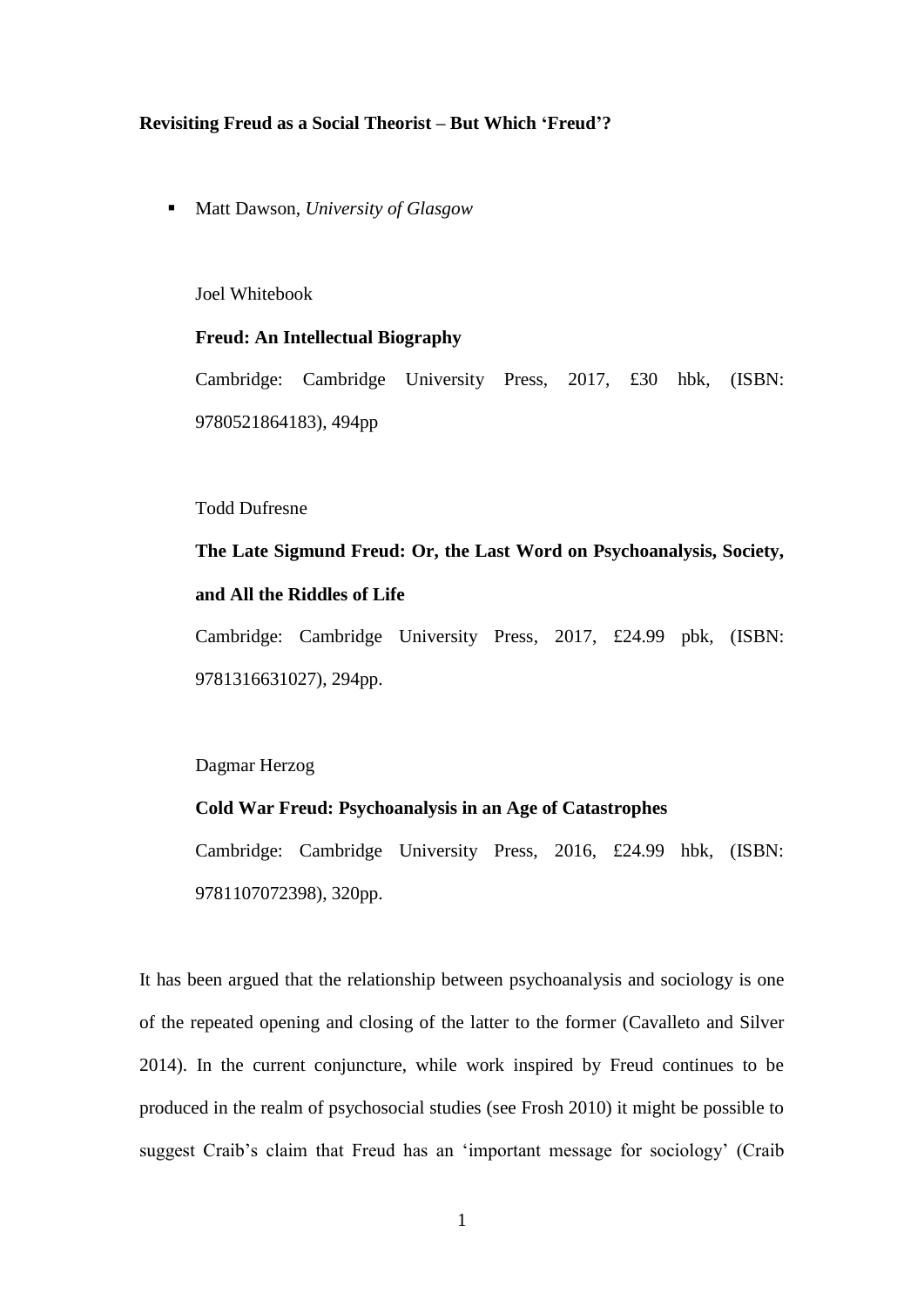1998:61) on the importance of the psychosocial has not fully been accepted. In light of this, it seems an opportune time for sociology to revisit Freud's work. But, revisiting or remembering a theorist is no easy task. Inevitably their work is open to reinterpretation, critique and appropriation; in short who is the 'Freud' we would be revisiting? Each of these books presents a different 'Freud' and, in doing so, demonstrate to us that the means of representing theorists are often as important as the content of the theories.

## *The Freud of the Break with Tradition and the Missing Mother*

Whitebook's intellectual biography claims to identify a 'new' Freud. This Freud is shaped by developments in the field of psychoanalysis and has two key elements. Firstly, Whitebook confronts the figure of the 'missing mother' in Freud's thought and life. In doing so he is building upon two changes within psychoanalysis: the success of the feminist critique of the 60s and 70s and the increased importance of pre-oedipal (i.e. roughly prior to the age of four) approaches to development from Melanie Klein onwards. The second element of Whitebook's Freud is 'the break with tradition'. He places Freud in the lineage of 'Hegel, Nietzsche, Marx, Durkheim and Weber' (p. 17), all of whom saw modernity as involving this break. Freud however takes a slightly different approach to these thinkers. Rather than emphasising the rational, his work often emphasised the irrational by centring the psyche and its attendant drives. Therefore, reflecting the claim of Roudinesco (2016:215-232) in her recent outstanding biography of Freud, Whitebook sees Freud as part of the 'dark enlightenment' which in attempting to 'enlist the critique of reason and of the subject to formulate an "expanded" conception of rationality and subjectivity that is broader'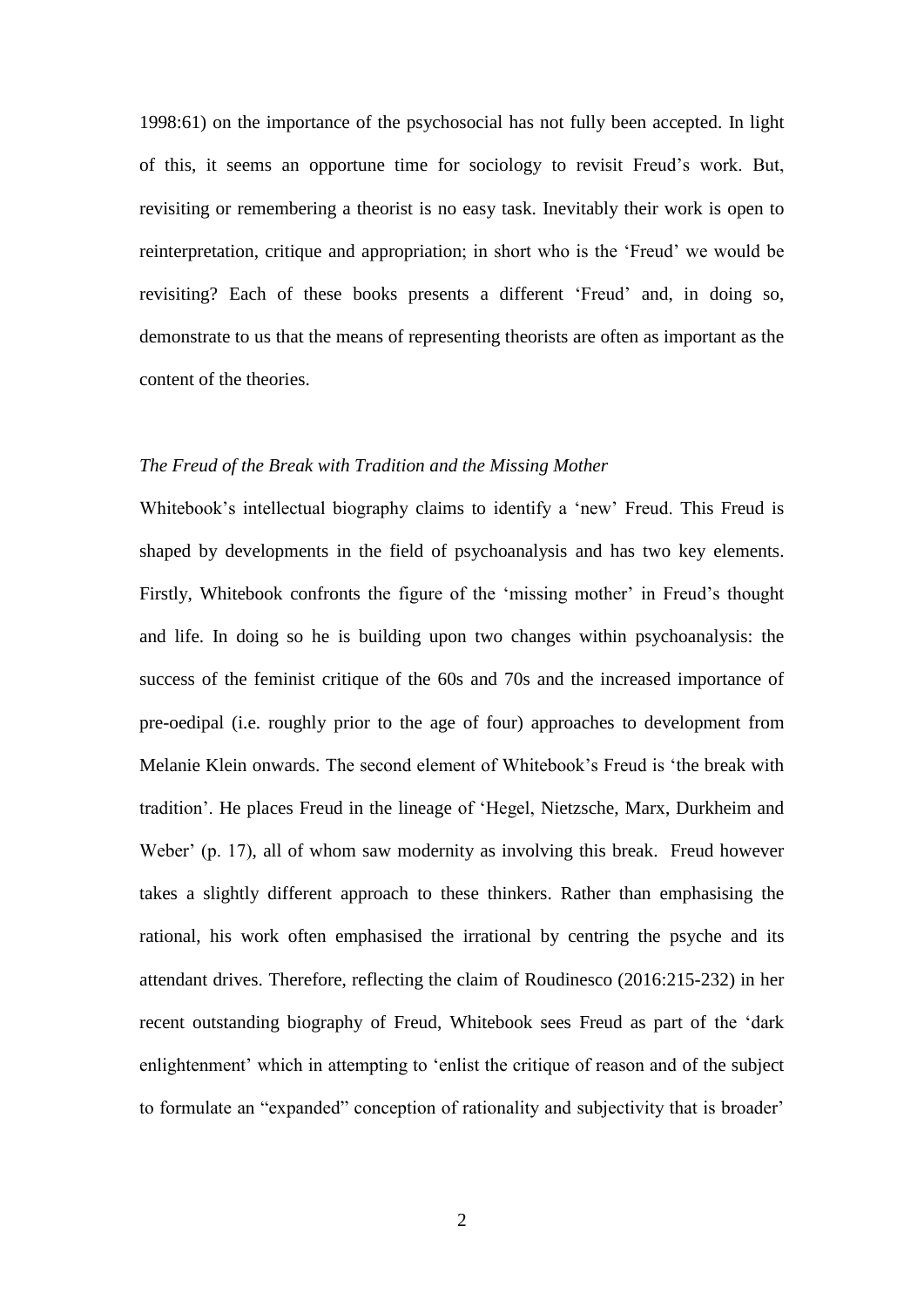than the pure Enlightenment version also intended to do 'justice to the truth content of the irrational' (p. 12, 236).

Chapters 1 and 2 concern Freud's early life, in the course of which Whitebook centres Freud's otherwise 'missing mother'. Seeking to dispel the myth of Amalie Freud lavishing her 'Golden Sigi' with praise and attention Whitebook suggests Freud experienced significant trauma due to the sudden absence of both his mother and nanny during his pre-Oedipal stage. Meanwhile, Freud experienced an ambivalent relationship to his father. While Jacob inducted Sigmund into the break of tradition by abandoning Orthodox Judaism in favour of the emerging *Haskalah* enlightenment movement he also, for Whitebook, failed in his position as an oedipal figure due to his lack of success as a merchant.

These claims concerning Freud's development then shape the explanation Whitebook offers for Freud's intellectual development. Paraphrasing Weber, he suggests in Chapter 3 that Freud follows science as a 'vocation' in the sense of allowing for the self-sufficiency he developed early as an 'abandoned' child. Meanwhile, nearly a third of the book, chapters 6-9, is spent discussing how Freud's relationships with Wilhelm Fliess and Carl Jung provided sources of redirection for both Freud's homosexual passions and his unresolved quest for a parental figure. Such discussions indicate Whitebook's attempt to effectively psychoanalyse the father of psychoanalysis.

Whitebook's discussion of Freud's theorisation of modernity and the later cultural works also seeks to explain Freud's work by individual psychological factors. It is suggested in Chapter 10 that while Freud reflected the jingoism of intellectuals at the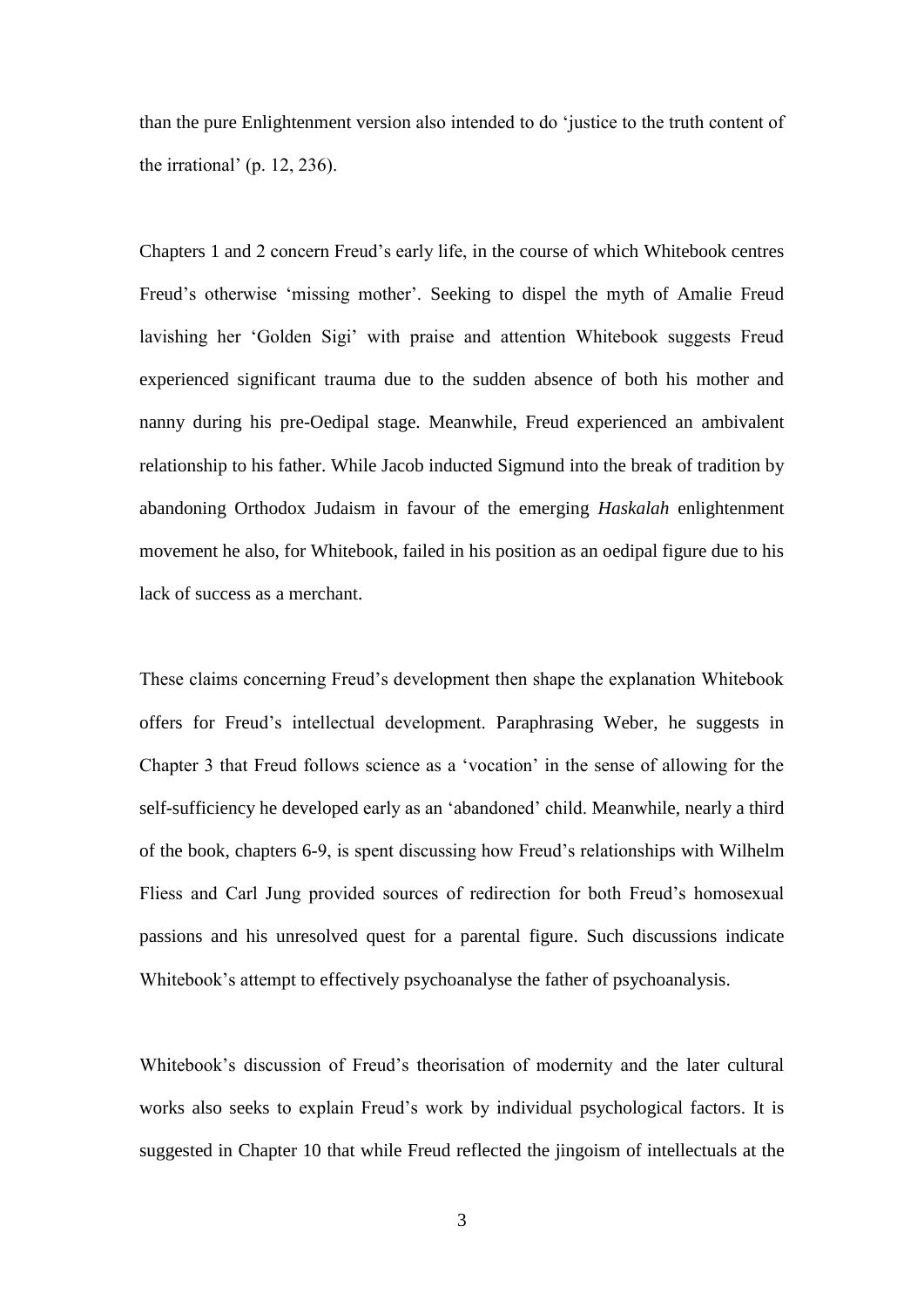start of World War I, this is due to his abhorrence of feminity, represented by his absent mother and inadequate father, in favour of the masculinity of his idealised oedipal figure. Chapter 11 dismisses the value of the text in which Freud begins his cultural turn, *Beyond the Pleasure Principle*, due to its problematic 'abstract terminology of metabiological theory' (p. 362). Instead, the text is presented a means for Freud to grieve for his daughter.

This is not to say that Whitebook does not offer us some valuable points concerning what Freud may have to tell us as a social theorist. For example, in Chapter 12, drawing upon the work of Peter Berger, he is critical of Freud's implicit elitism concerning secularisation in *The Future of an Illusion*. Furthermore, his *Moses and Monotheism* can, as outlined in Chapter 13, be seen as an attempt to bring the break with tradition biographically full circle. By emphasising the Judaic critique of idolatry and the *Haskalah* emphasis on reason, Freud is able to suggest that 'psychoanalysis constitutes the culmination of the Mosaic tradition' (p. 444).

However, there is a danger with exercises in intellectual biography of the type practised here by Whitebook. In short, by seeking to explain the value of intellectual work as illuminating something about that author's life, it reduces their value as explanatory pieces of social theory *beyond what they tell us about one life, at one point in time*. The Freud which emerges from Whitebook is a fascinating portrait of a dedicated and complex man who wrote books which sought to solve his own psychological issues. In this sense, if one is interested in an attempt to apply psychoanalysis to the founder of the field this is a valuable book. If, however, one is seeking a justification for Freud's work as telling us something about the world today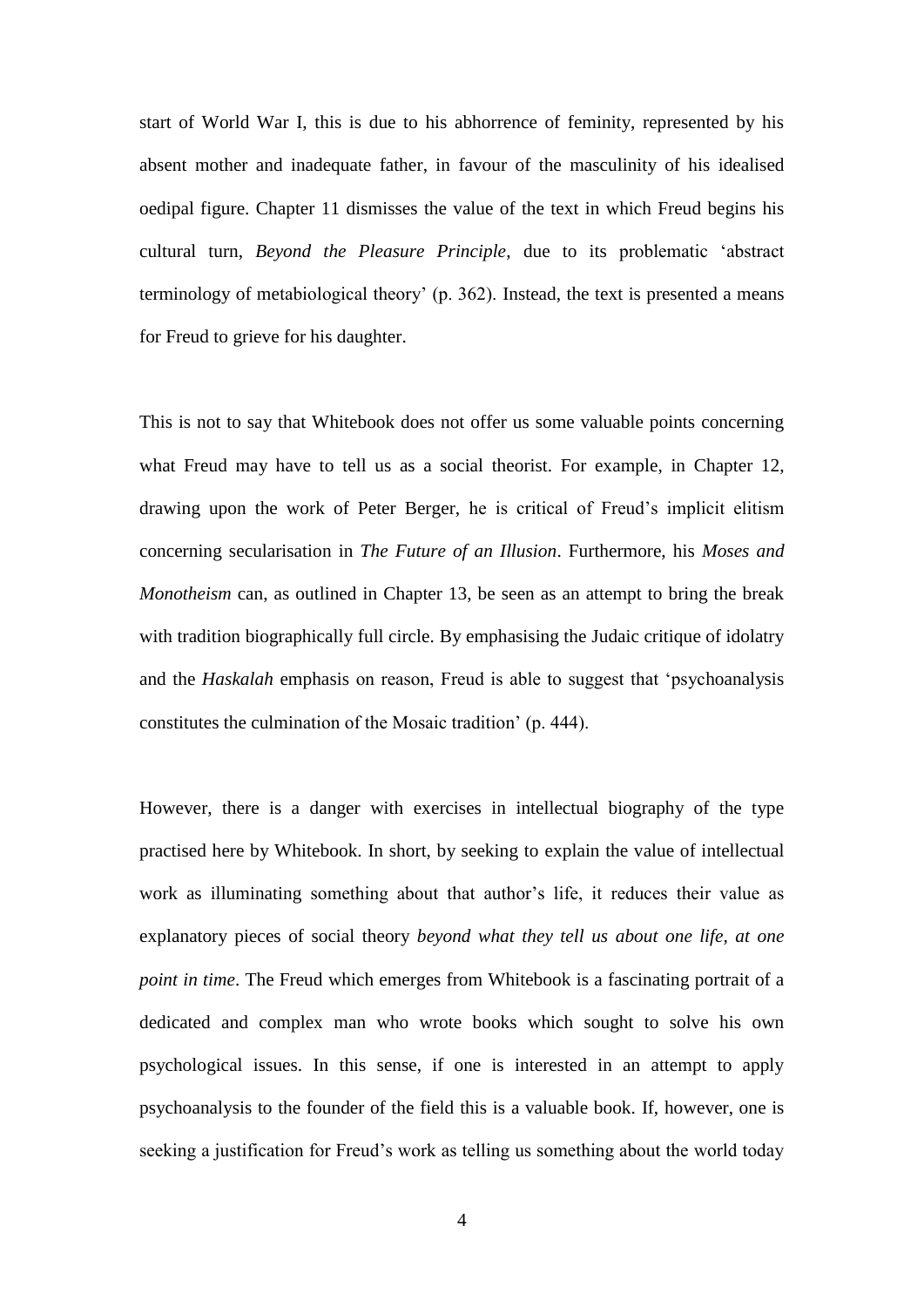and an inspiration to return to the original texts, it is much less valuable, beyond Freud's place as a thinker of the dark Enlightenment.

## *The Late Biological Freud as an Intellectual Example*

Dufresne's book on the late Freud confronts the question of his relevance as a social theorist head on. His answer does not seem encouraging:

Freud's incredibly complex answers to all the riddles of life are wrong…it is incontestable that psychoanalysis is literally unbelievable, can no longer be accepted as even passably correct or scientific, is fatally unreliable as a means for uncovering individual or collective histories, and is peppered with results that are fantastical Frankenstein monsters (p. 256)

Yet, despite this, Dufresne recommends Freud as an example of a 'philosopher doing sociology' (p. xvi) since:

For all of his foibles and faults, Freud demonstrates over and over again how it's done…So while the results are not repeatable, not universal, and finally not applicable to anyone but Sigmund Freud, the colossal effort of it all is still exemplary…Freud, in short, still teaches us to speculate and dream big – however wrong he was about all the riddles of life' (p. 256)

To make his case, Dufresne discusses the three key works of Freud's cultural turn – *The Future of an Illusion, Civilization and its Discontents* and *Moses and Monotheism* – bookended by a preface, introduction, conclusion and coda which places them in the context of Freud's work more broadly. In doing so Dufresne makes two claims about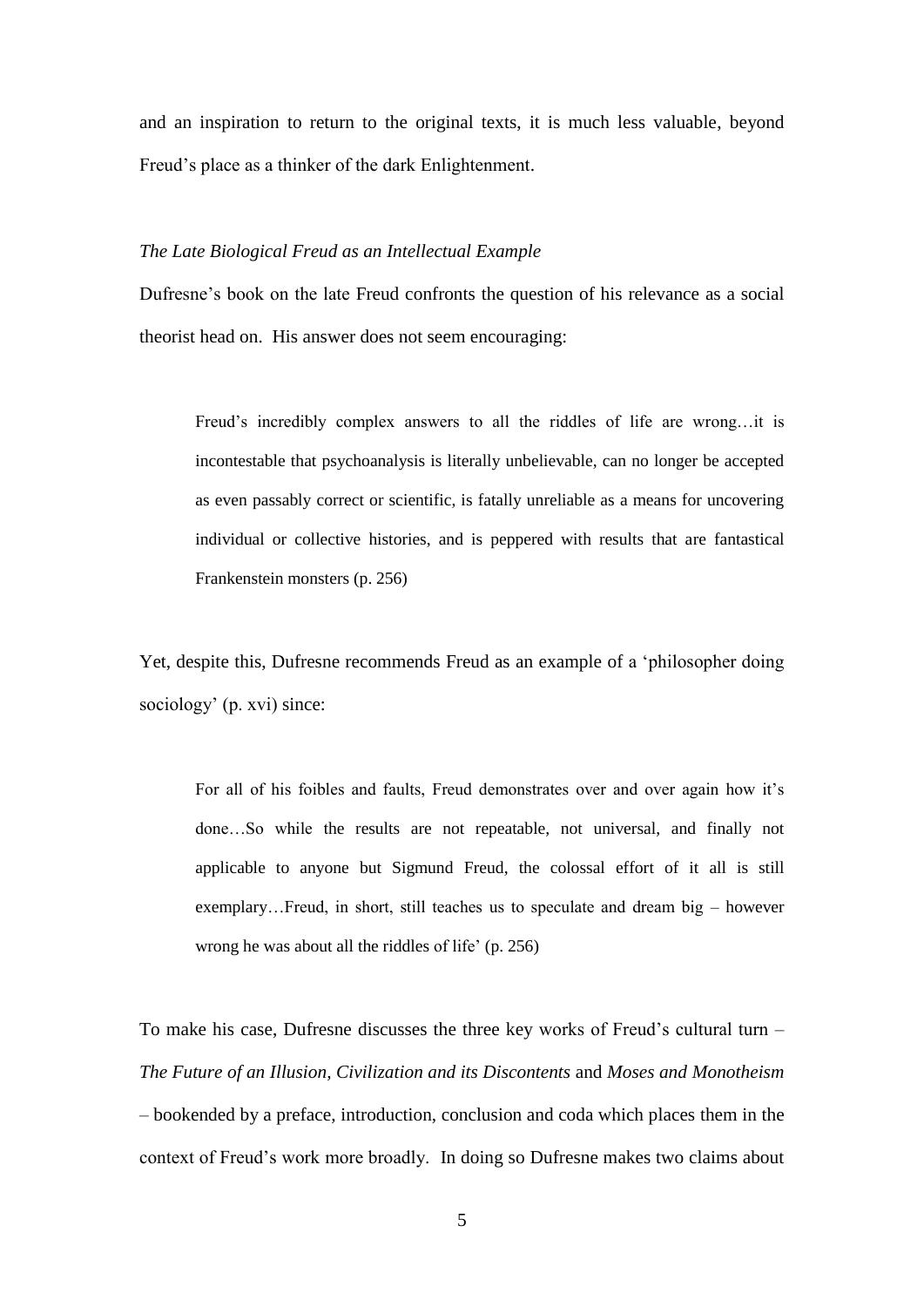Freud. Firstly, while the cultural works have often been dismissed by those seeking to claim the scientific status of psychoanalysis – partly on the basis of Freud's own classification of them as 'speculation' – they in fact are 'the revelation of everything Freud held dear to the theory and practice of psychoanalysis' (p. xvi). In doing so, they also demonstrate Freud's intellectual underpinnings. Rather than, like Whitebook, seeing Freud as a member of the counter-enlightenment, Dufresne sees him as a fundamentally romantic thinker, part of a tradition which 'embraces the irrational facts of human suffering, masochism, and overwrought conscience' and 'understood that the diabolical discourses of the unconscious challenged…the presumed supremacy of reason' (pp. 27-28). The Freud emerging from Dufresne's book is closer to a critic of modernity than the broadly liberal supporter found in Whitebook. The second element is Freud's biologism. Dufresne sees the speculative nature of the late Freud's work as 'a play with and through biology' (p. 24). In particular, he is part of a Lamarckian tradition which emphasises the inheritance of acquired characteristics. This means that the death drive/instinct, central to the cultural works, should not be seen as a metaphor or a contingent element of our psyche but as a fundamental biological element of personhood, produced by human evolution.

With these elements in place, Dufresne's exploration of the key cultural texts mixes a critical reading, intellectual history and biography. In the course of which he attempts to highlight hitherto under emphasised elements of the late Freud. For example, in Chapter 1 he discusses how *Future of an Illusion*, Freud's critique of religion, is not only a continuation of the romantic engagement with this topic but also an implicit attempt to separate psychoanalysis from Marxism. This separation was more explicit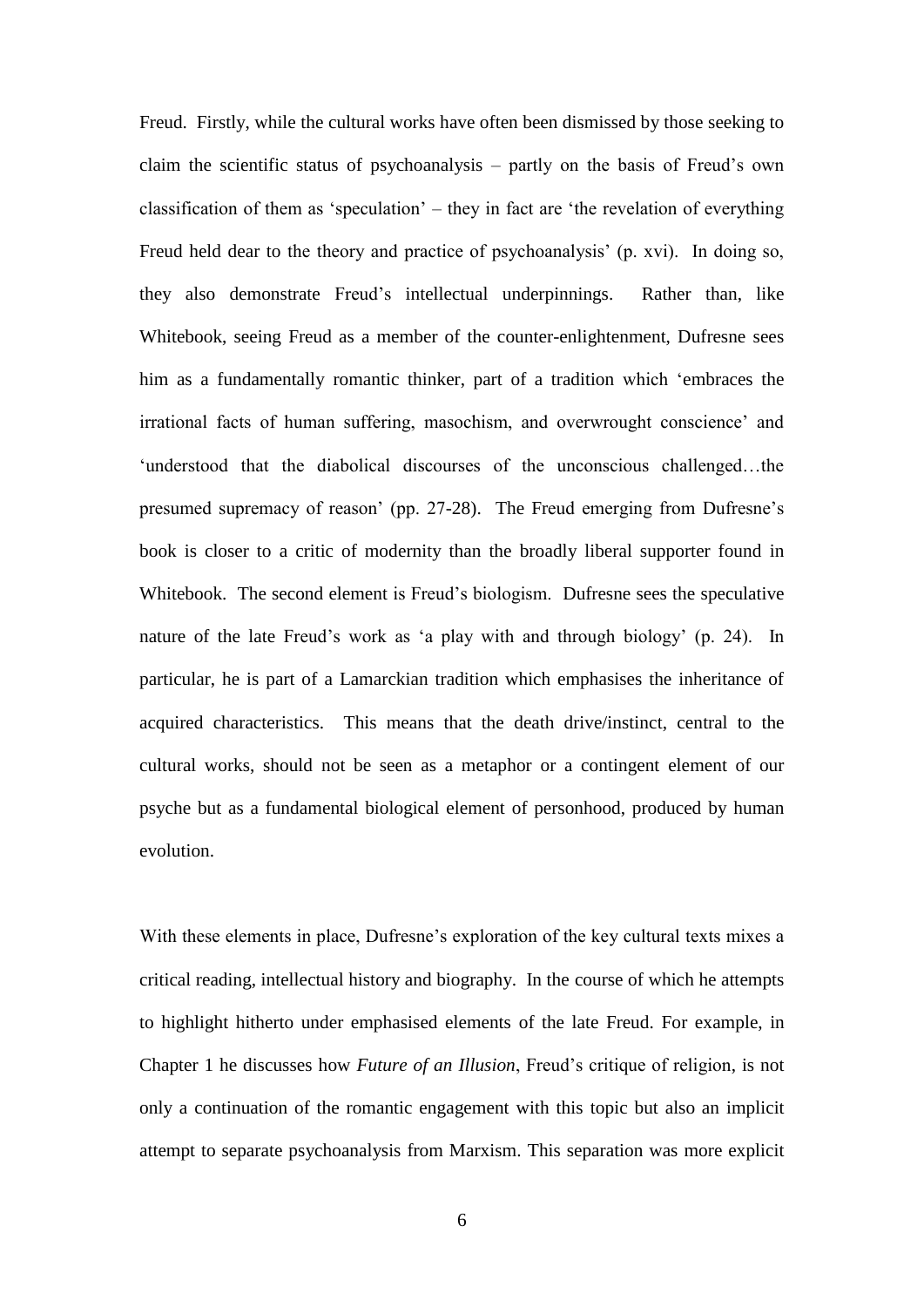in *Civilization and its Discontents* with its critique of the 'baseless illusion' of materialist psychology (Freud 1930:63). Also, in Chapter 3, Dufresne complicates the relationship of Freud's Judaism with *Moses and Monotheism*. As explored by Edmundson (2007), we should not forget how controversial this book was. One of the most prominent Jewish intellectuals of his time, at the time of the rise of the Nazis and during his own exile, wrote a book which not only started with the premise that there is something about Jewish people which means they are hated but also claimed Moses was not actually Jewish. So, in somewhat of an understatement, Dufresne highlights the 'political insensitivity' (p. 156) of the text but, having explored Freud's late work as a whole, he is able to highlight how Freud's hypothesis of the killing of Moses by his Jewish followers had created a form of historical guilt among the Jewish people. This sense of guilt, removed among gentiles whose idolatry meant that their sins were absolved in the figure of the sacrificed Jesus, was for Freud, the fundamental means of socialisation in *Civilization and its Discontents*. This lead to Freud's conclusion that since Jewish people 'are the most guilty of all…they are also the most civilised' (p. 159). Dufresne's reading of *Moses and Monotheism* shows Freud's more complicated relationship to Judaism; while he valued the tenets of the *haskalah*  tradition his goal was always to reject the *religion* of Judaism in order to save what, in Freud's view, made the *worldview* so valuable.

This returns us to Dufresne's claims of Freud's 'wrongness' and his value as an example of how to think. A very particular view of social theory is presented here, of a 'philosopher doing sociology' and in which, unlike the dismissive view of Whitebook, 'one understands nothing of Freud's so-called sociology without an appreciation of his scientistic framework' (p. 202), in this case his Lamarckian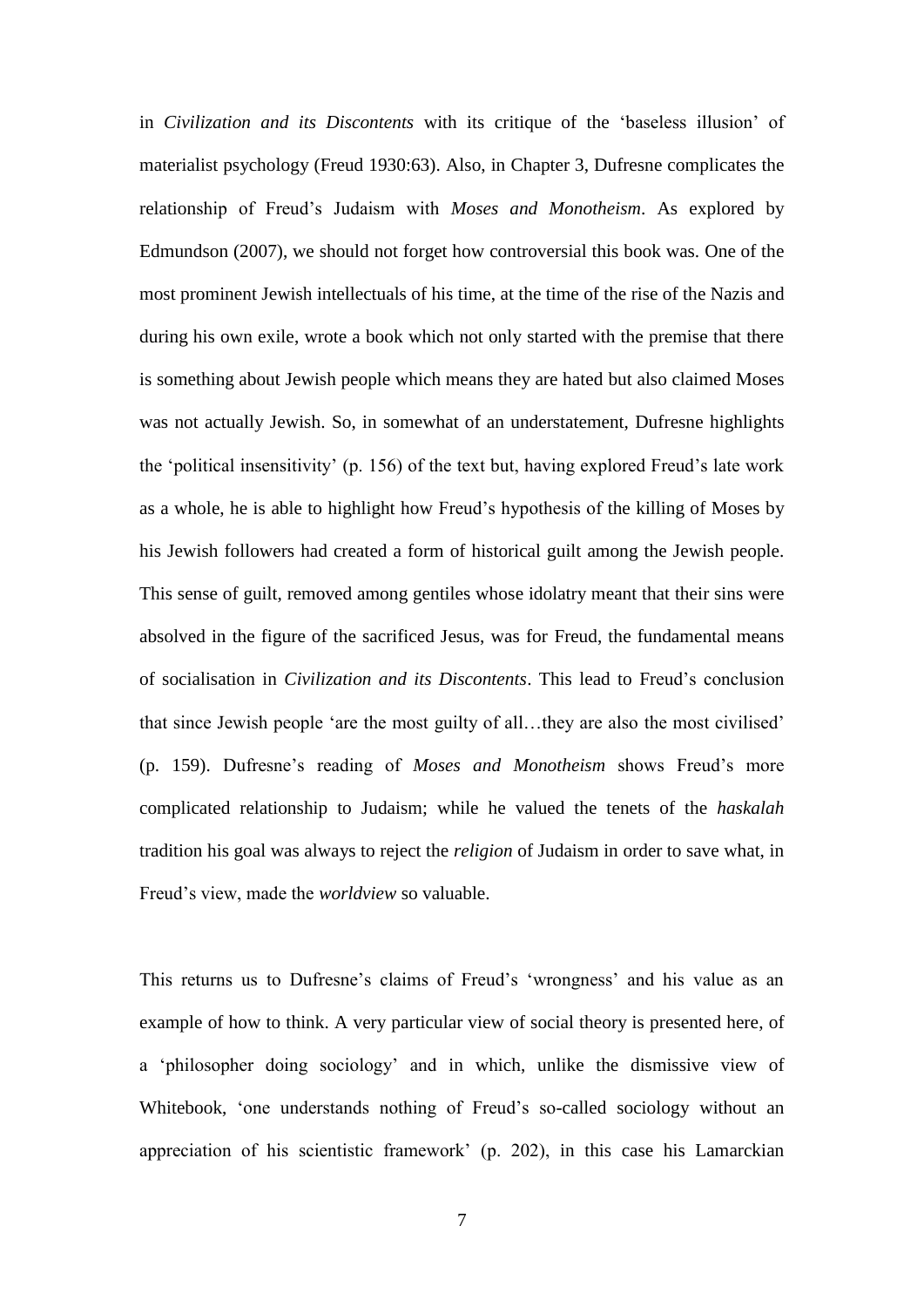biology. Therefore, the example of Dufresne's Freud should be followed not in the claims of his theory, but rather in the way his theory, by attempting to discuss 'all the riddles of life', requires sociologists to be aware of biological, psychological, sociological, philosophical and theological matters (if not more) as part of a critique of modernity. This Freud is not only a psychosocial thinker, but could also be seen to overcome the 'positive injunction to ignore biological processes' which advocates of the biosocial are so critical of, albeit in a Lamarckian fashion which might now be rejected (Meloni et al. 2016:8).

## *The Freud of Multiple Interpretations and Politics*

Whitebook and Dufresne's texts, as intellectual biography and theoretical analysis respectively, inevitably seek to present an image of *a* 'Freud'. Herzog's magnificent book, as an intellectual history of psychoanalysis in the postwar period, faces no such requirement. Instead Herzog demonstrates the 'extraordinary plasticity to the thoughtsystem that evolved under the aegis of the name of Freud' (p. 220).

Part One, 'Leaving the World Outside', concerns the postwar period in America and the role of sexuality. As Herzog notes, following the instigation of Ernest Jones for psychoanalysts to steer clear of 'sociological factors' (p. 3) the American Psychoanalytic Association sought to turn its practioners' focus inwards. In doing so however, they faced public censure in the McCarthy environment for their excessive focus on sex. Psychoanalysis accommodated itself to this situation in two ways. Firstly, analysts emphasised psychoanalysis' affinity with religion by claiming they did not intend to remove the guilt from sexual desires, but to ensure guilt was experienced in the 'right' circumstances, in relation to 'problematic' sexual desires.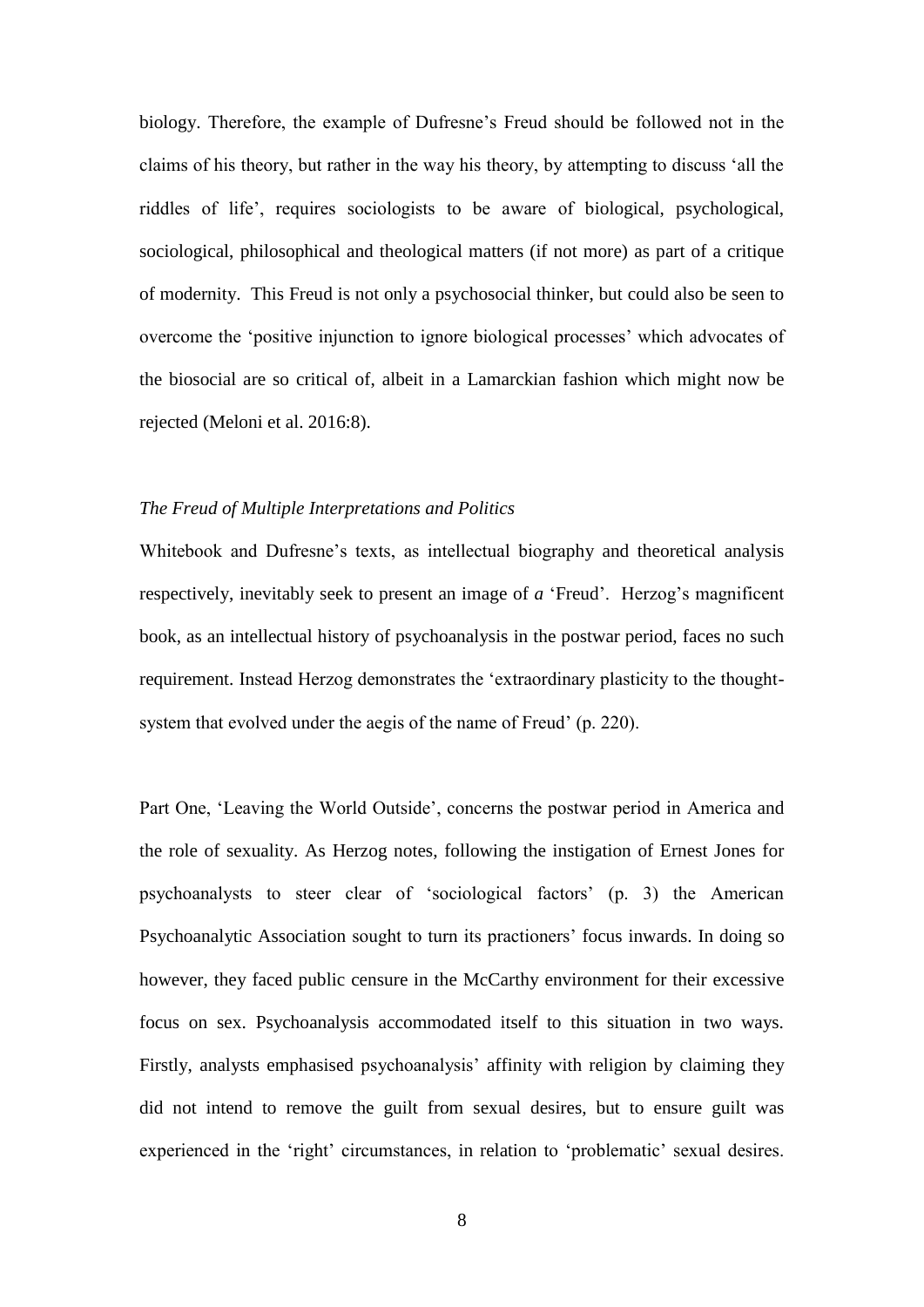Secondly, homosexuality was seen as part of these 'problematic' sexual desires. For Herzog, homophobia was a consistent feature of postwar American psychoanalysis, 'reinvented' in each generation. When Kinsey challenged the oedipal explanation of homosexuality, psychoanalysis responded by developing the 'love doctrine' (p. 65) whereby homosexual sex was seen as problematic because it was (supposedly) shorn of the love found in heterosexual sex. When the sexual revolution of the 60s/70s undermined the connection of love and sex, psychoanalysis adapted by arguing homosexuality emerged from the inability to develop a clear gender identity in childhood. Indeed, homophobia was so inherent in psychoanalysis – and, as Herzog notes, was not simply the preserve of particular schools or political positions – that it was not until 2002 that the International Psychoanalytical Association adopted a nondiscrimination policy towards it (p. 82).

Part Two, 'Nazism's Legacies', brings the discussion to Europe and, in particular, West Germany. Herzog details the role of psychoanalysis in the diagnosis of PTSD via the policy of the West German government to give a pension to Holocaust survivors whose ability to work has been impacted by 25% or more as assessed by psychiatrists. Quickly a school of 'rejecters' emerged who denied almost all applications for the pension. Drawing on Freudian theory they argued that trauma was a consequence of childhood. Therefore, either well-adjusted individuals would 'get over' their experiences of the camps in time or, if they were experiencing trauma, this pre-dated their time in the camps. It was only through the efforts of the 'sympathisers', many of whom were psychoanalysts from outside Germany, along with international organisations representing Jewish survivors, that these views were challenged. However, as Herzog goes onto note, psychoanalysis' role in discovering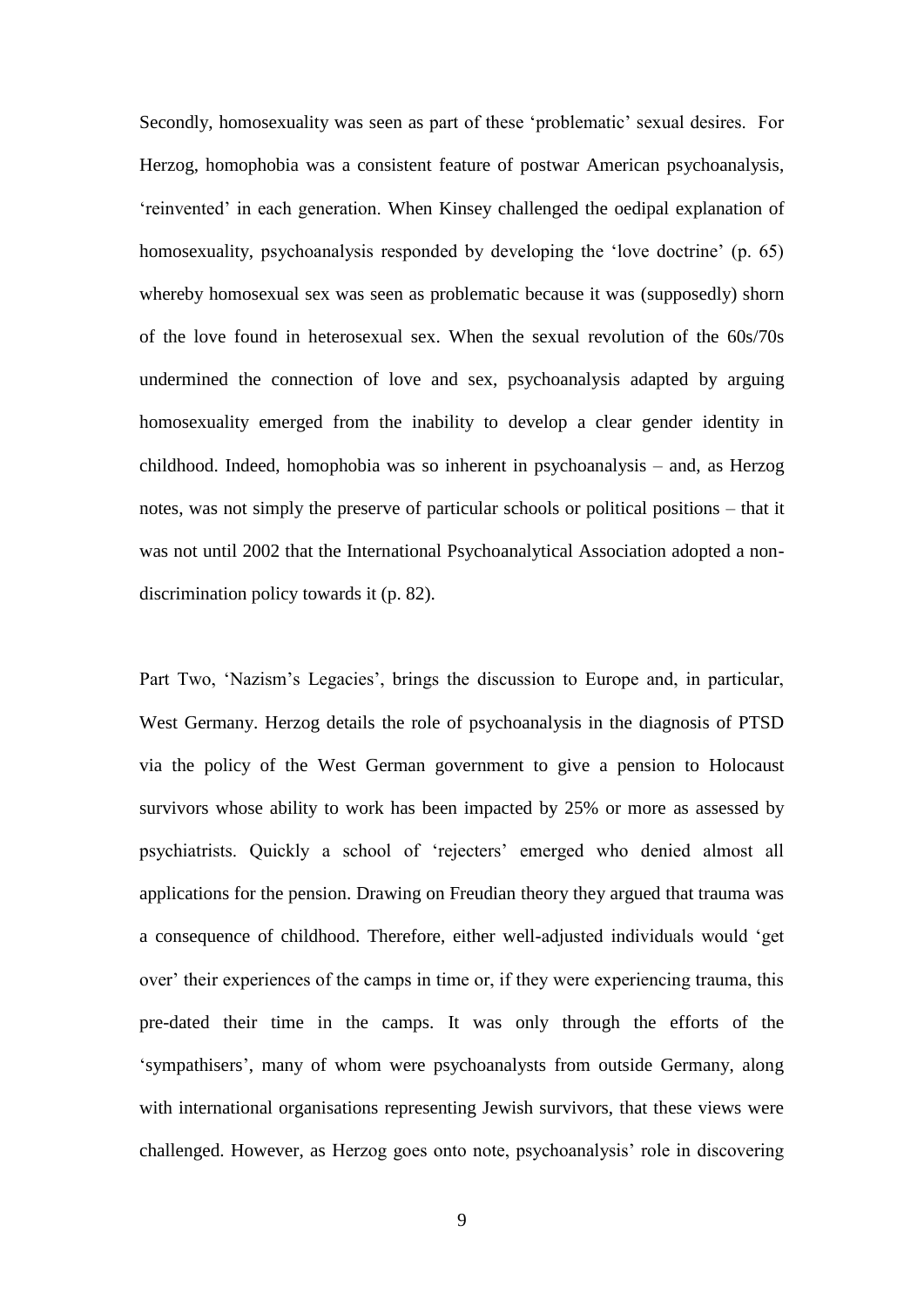PTSD is then criticised by radical psychoanalysts for creating a moral equivalency – the survivor of Auschwitz and the soldier fighting in Vietnam suffer the same trauma. These critics also suggested that such psychoanalytical understanding of PTSD, and potentially trauma more generally, are only episodic, rather than endemic to situations of colonialism or capitalism, with a ready cure to be found, meaning 'trauma work had become a business' (p. 121).

The emergence of this radical psychoanalytical critique leads us into Part Three of the text, 'Radical Freud'. For Herzog, the New Left was '*the* major motor for the restoration and cultural consolidation of psychoanalysis in Western and Central Europe and for the further development of psychoanalysis in Latin America' (p. 7). This new radical Freud could be found in Deleuze and Guattari's *Anti-Oedipus* but had an especial impact via the work of ethnopsychoanalysts Paul Parin, Goldy Parin-Matthéy and Fritz Morgenthaler, authors of *Whites Think Too Much*. Rather than replicating the colonial relationship of seeking to 'correct' ego development in the Global South, this ethnography sought to explore how the ego developed in Mali. In doing so, the book's critique of both colonialism and capitalism proved especially influential for the emerging New Left. However, its reception also redrew the focus of Freudian theory. As Herzog notes, many on the New Left, 'although powerfully interested in Freud…did not care especially about the details of debates on the universality of the Oedipus complex' (p. 208), therefore, they were not interested in the medical role of psychoanalysis. What these readers did take from *Whites Think Too Much* was that 'it seemed to offer another model for how human community could be organised' with the idea that '*different cultures produce different kinds of selves*' (pp. 208-209). As also discussed by Zaretsky (2015) it was these kinds of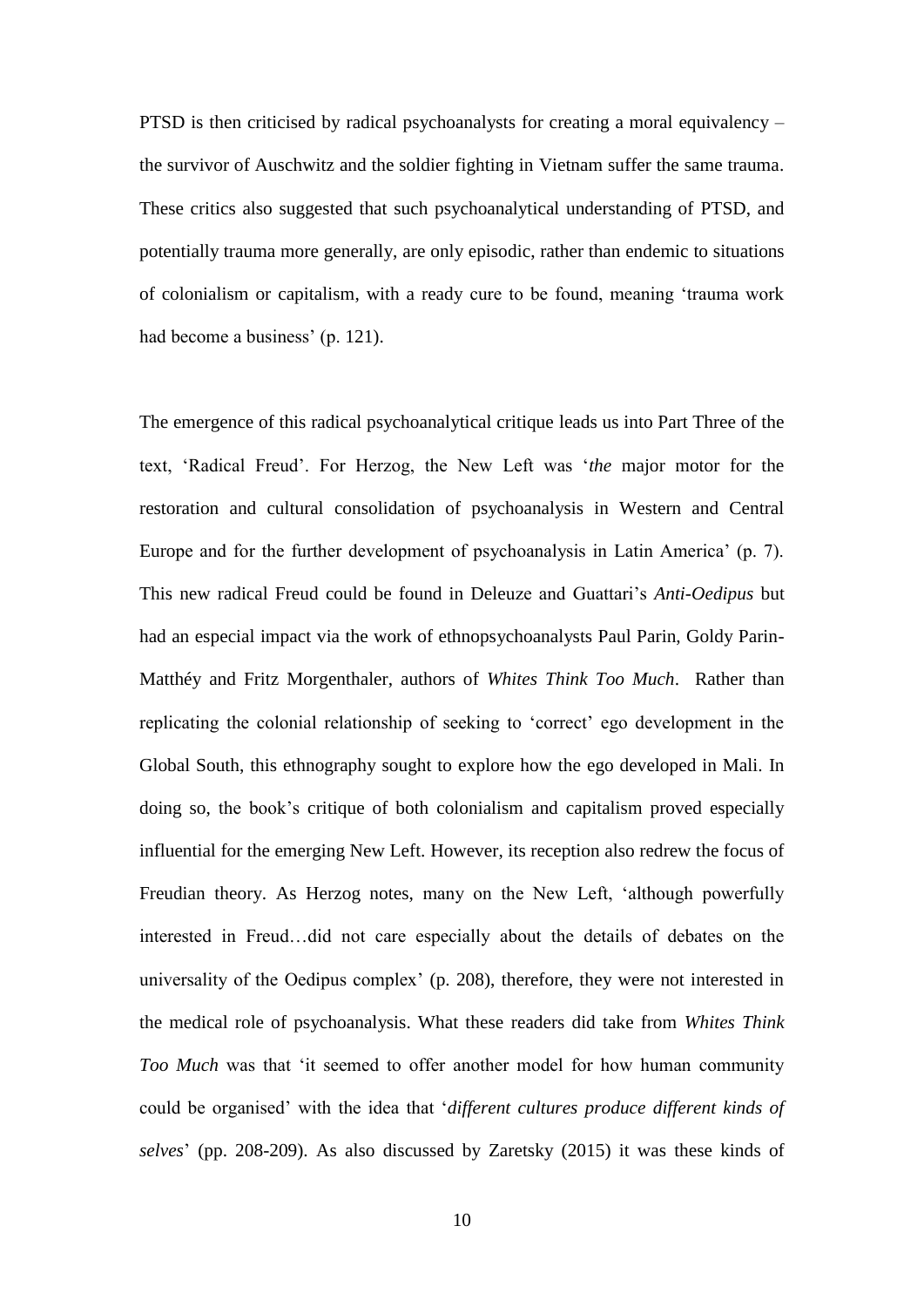themes which were central to the development of a 'radical' Freud in a variety of struggles around the world. In this sense, Freud survived by his ideas moving away from the clinical, scientific setting he preferred and towards the forms of cultural speculation, of the 'philosophical anthropology' he practised, though still spoke dismissively of, in his late years. It is a figure closer to Dufresne's, rather than Whitebook's, Freud who emerges victorious in Herzog's account.

Returning to my opening question, the Freud of Herzog's text is, to repeat her term, a fundamentally 'plastic' one, open to multiple interpretations and able to be attached to varied political agendas. This is the value of the rich intellectual history produced here. By focusing on how Freud has been used, we can see that the question of 'which Freud' is an ongoing one, which responds to different intellectual, social and political contexts.

### *The Context of 'Freud'*

As Dufresne puts it: 'theory always has a context' (p. 14), I would add that context is multifaceted. For Whitebook, it is primarily personal, how the lives of theorists impact the shape of the theory they offer. For Dufresne, while personal factors are important, we also need to consider the intellectual debates and exchanges of which they are part. Meanwhile, for Herzog, it is the intellectual and political context in which theory is received which shapes its outcome. All of these are, of course, not mutually exclusive and each text reveals to us a different facet of the body of theory we attach to 'Sigmund Freud'. What 'Freud' we choose to revisit may depend on the grounds upon which this revisiting is done.